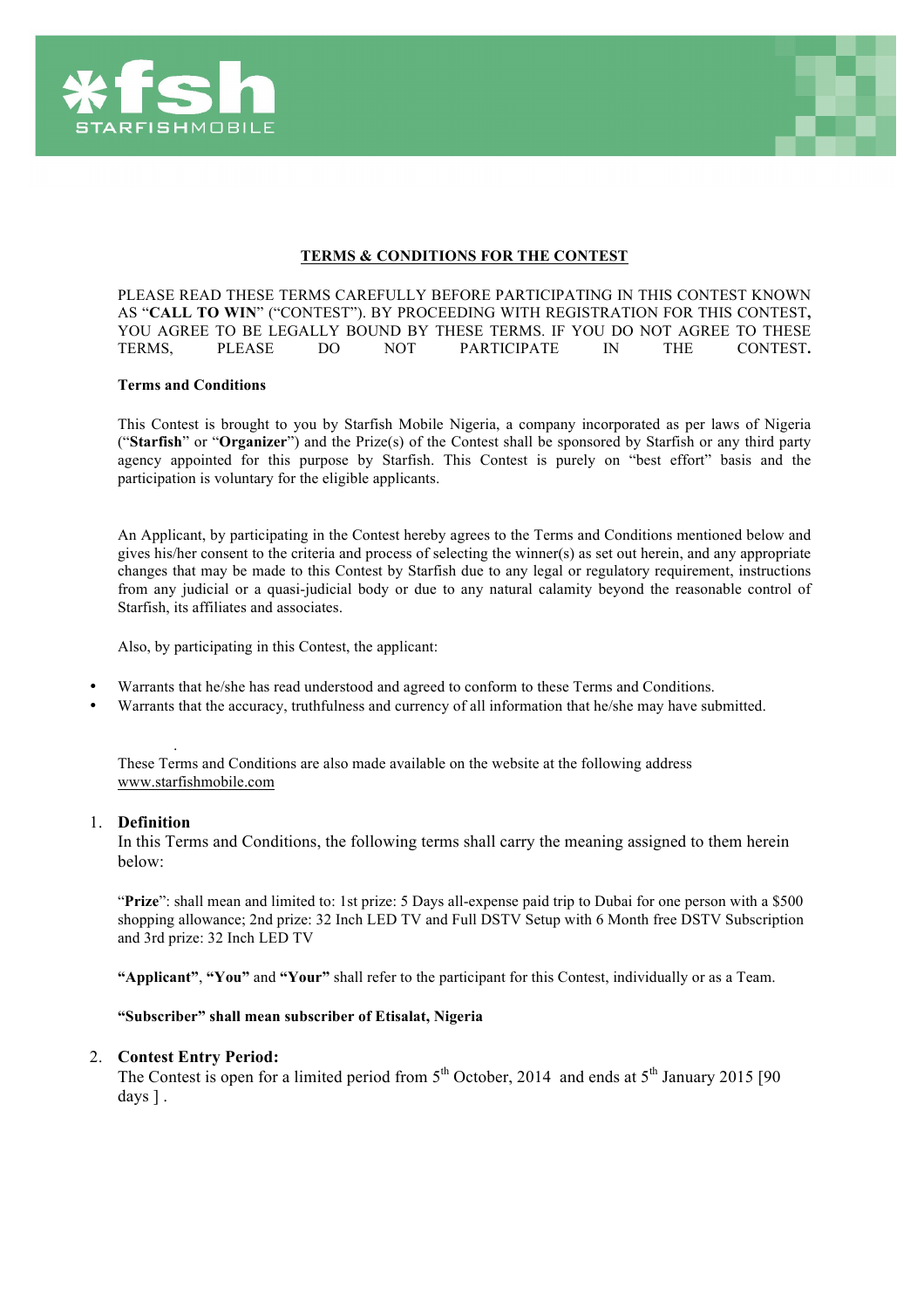



# **3. Qualification& Eligibility:**

The Contest is open to those subscribers of Etisalat who fulfill the following criteria:

a) He/she must be resident of Nigeria and above 18 years of age.

b) He/she must be existing active  $\&$  registered subscriber of Etisalat and not merely player using such mobile number.

c) He/she must not have been either convicted and / or prosecuted for commission of any criminal offence nor be of an unsound mind; and

d) He/she must not be under any legal disability e.g. insolvency, restraint by court orders etc. and / or is prohibited from entering any contractual relationship.

e) He/she must have sufficient Balance against his/her mobile number.

The communication mode for the Applicant shall be in English.

## **4. Rules**

Users can enter the 'Call to Win Contest' by dialing IVR short code **21212** and get a chance to win various prizes. The contest will be played over IVR and will comprise of questions from various categories like General Knowledge, Entertainment (Nollywood), Sports and so on. The customer of the contest will be charged **20 Naira per minute** throughout the contest period

- User dials 21212 to start playing the contest.
- Each question will have two options to select the answer from, for each right answer 10 point will be awarded.
- After every question user will be updated with his score.
- All the users playing the contest will be ranked based on their score.
- Weekly prize for a user ranked highest in a particular week.
- Grand prize for a user ranked highest after the complete duration of the contest.

Options while you play

- To play the contest, Press 1
- - For contest Rules, Press 2
- - For contest prizes, Press 3
- - For contest T&C, Press 4
- For score, Press 9

### **5. No liability**

STARFISH shall not be responsible for electronic transmission errors resulting in omission, interruption, deletion, defect, delay in operations or transmission. STARFISH is not responsible for theft or destruction or unauthorized access to or alterations of entry materials, or for technical, network, telephone equipment,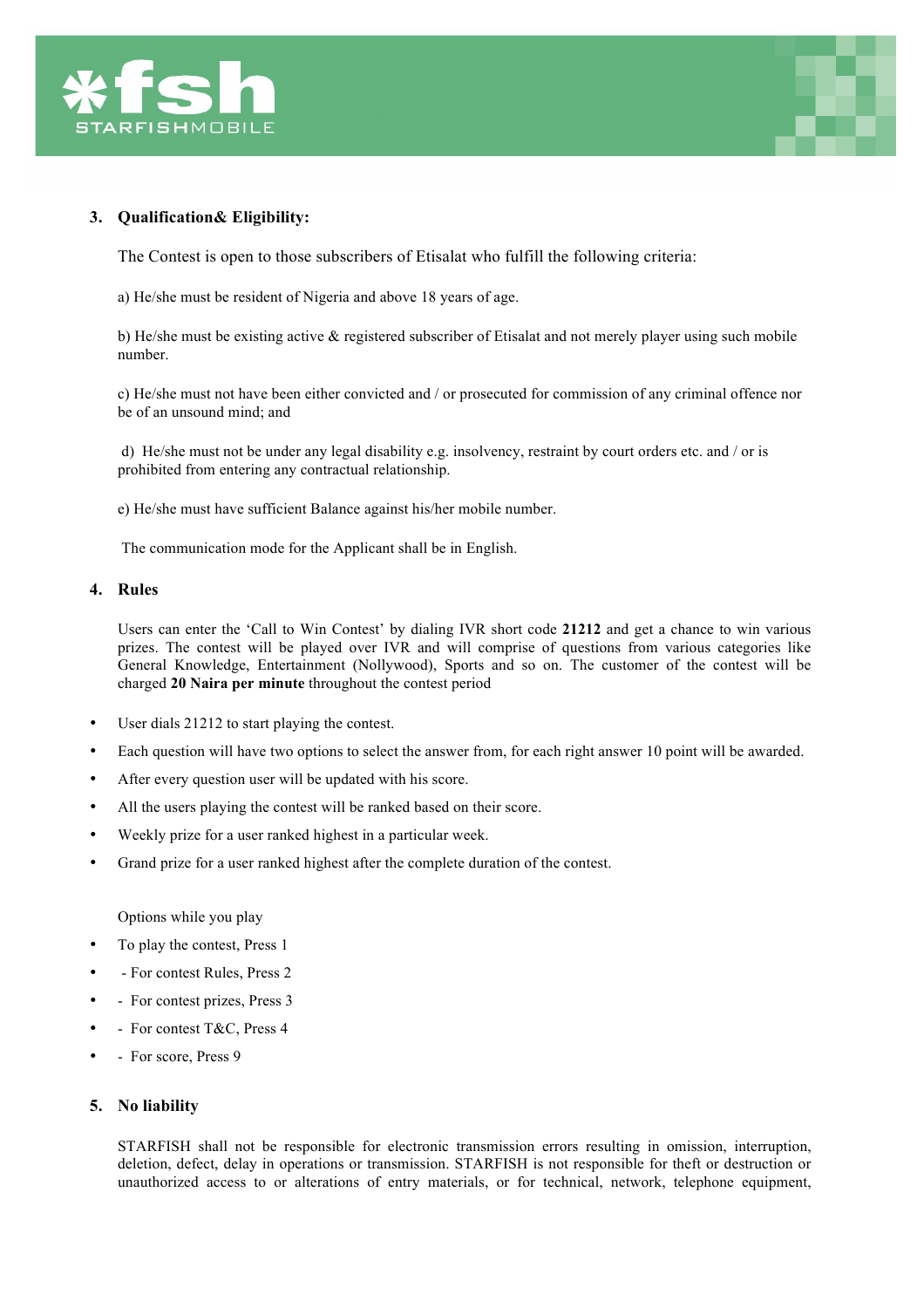



electronic, computer, hardware or software malfunctions or limitations of any kind. If for any reason the Contest is not capable of running as planned, including infection by computer virus, bugs, tampering, unauthorized intervention, fraud, technical failures, or any other causes which corrupt or affect the administration, security, fairness, integrity, or proper conduct of the Contest, STARFISH reserves the right at its sole discretion to cancel, terminate, modify or suspend the Contest. STARFISH further reserves the right to disqualify any Contestant who tampers with the submission process or any other part of the Contest. Any attempt by an Contestant to deliberately damage any Web site or undermine the legitimate operation of the Contest is a violation of criminal and civil laws and should such an attempt be made, STARFISH reserves the right to seek damages from any such Applicant to the fullest extent of the applicable law.

# **6. Prizes**

| 1 <sup>st</sup> Prize Winner | 5 Days all-expense paid trip to Dubai for one person with a \$500<br>shopping allowance. | N350,000             |
|------------------------------|------------------------------------------------------------------------------------------|----------------------|
| $2nd$ Prize Winner           | 32 Inch LED TV and Full DSTV Setup with 6 Month free DSTV<br>Subscription.               | N <sub>120,000</sub> |
| $3rd$ Prize Winner           | 32 Inch LED TV                                                                           | N45,000              |
| Daily Wins                   | Recharge Cards                                                                           | N <sub>120,000</sub> |
| Weekly Wins                  | Ipod Nanos, Club souvenirs and Jersey, Mobile Phones.                                    | N <sub>180,000</sub> |
| Monthly Wins                 | Blackberry Phones, Ipods, and Laptops                                                    | N <sub>150,000</sub> |

# 7. **Taxes and Duties:**

Distribution of Prize or payment of prize money might attract taxes and duties, as may be amended and applicable from time to time. To claim the prize, all the applicants shall pay such taxes and duties to the respective authorities and produce the proof of such payment prior to disbursement of the prize or prize money. Applicant hereby irrevocably authorizes STARFISH to deduct any such taxes and duties as may be applicable under law or hereafter amended from time to time.

- 8. The Winner shall not be entitled to the prize, in case he/ she fails to clear all outstanding dues payable to Etisalat Nigeria and / or is not an active Subscriber of Etisalat Nigeria on the date of claiming the prize.
- 9. All decisions of the Organizer in respect of all transactions under this Contest, including without limitation the selection of Winners and other related transactions shall be final and binding and no complaints, claims, correspondence or communication shall be entertained in this regard.
- 10. All prizes offered in this Contest are subject to availability. Organizer reserves the right to provide alternate models or brands of the same value or issue a Bank Voucher (defined below), for the value of the prize won under the Contest after deducting applicable taxes, which may be redeemed by the Winner at stores accepting such Bank Voucher, without prior intimation or consent of the Subscriber.
- 11. Winner(s) shall be selected by a panel of 3 judges to be appointed by the organizer. The decision of winner(s) will be made on the basis of maximum points earned during the contest period. The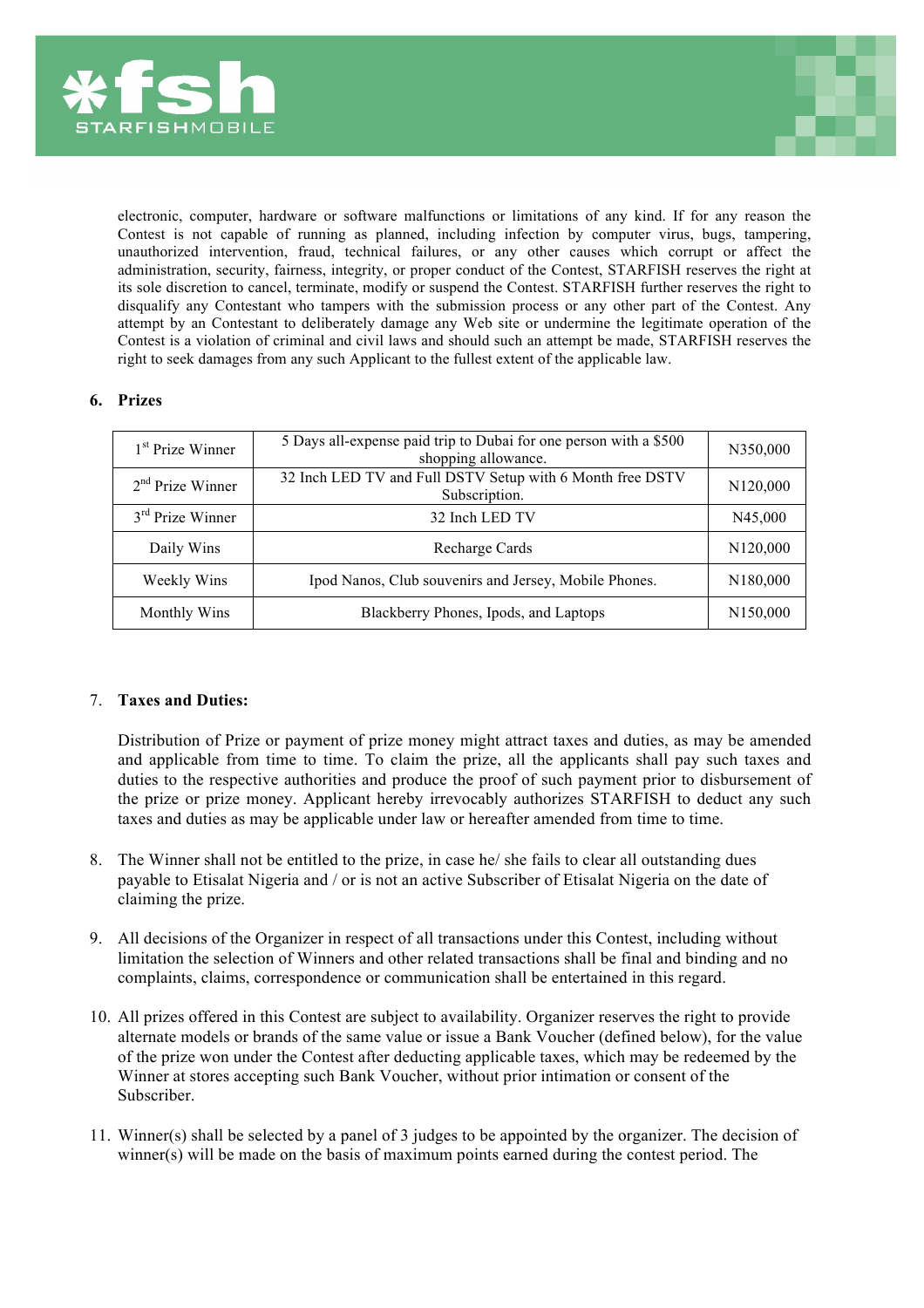



decision of the Panel of Judges shall be final and binding on all the applicants. No appeal or review shall lie against the decisions of the panel appointed by organizer.

- 12. After the selection and validation of the Winners of all the prizes under the Contest, the Winners will be contacted, by calling them on 3 consecutive days on the number of the Winner registered with Etisalat, Nigeria, and will be given further details as to how, when and where they can collect their respective prizes. In the event the Winners do not answer the calls of the Organizer. The prizes must be claimed by the Winners within 30 days from the date of Intimation to the Winner, failing which, the prize(s) will be deemed to be forfeited by the Organizer(s) under the respective categories under the Contest. The prizes offered under the Contest may be given to the Winners during a special event, the venue, date and time of which shall be announced by the Organizer, at its sole discretion, subsequent to completion of the Contest. All cost and expenses of collecting the prize shall be borne by the contestant.
- 13. Without prejudice to the foregoing Clause, any failure on the part of the Winners of the Contest to comply with directions issued by the Organizer shall entitle the Organizer, at its discretion, to cancel and forfeit the prize for the said Winner and/or the same prize will be given to the next eligible Winner.
- 14. The Subscribers hereby agree and undertake not to hold the Organizer, Etisalat Nigeria and/or any of their group entities or affiliates, their respective directors, officers, employees, agents, vendors, responsible for or liable for, any actions, claims, demands, losses, damages, costs, charges and expenses, either direct or remote that they may/might have suffered, sustained or incurred, or claim to suffer, sustain or incur, by way of and /or on account of their participation in the Contest .
- 15. Prize(s) shall neither be transferable nor exchangeable for cash, unless otherwise expressly agreed by the Organizer. Mere participation in the Contest shall not entitle a Subscriber to the prize. No other person or agent can claim the prize on behalf of the Subscriber, unless expressly mentioned herein.
- 16. All prizes must be claimed by the Winners, along with the documents specified herein below within the time period specified by the Organizer. The documents required to be submitted along with the claim by the Winners include the following (the document list is only inclusive and not exhaustive and can change as per the requirements of law):
	- a. Identity Proof;
	- b. Address Proof;
- 17. A Subscriber shall be considered ineligible if he/she does not conform to the conditions as stipulated in these Terms and Conditions, or cannot provide any of the required documents. The prizes shall be handed over by the Organizer on receipt of all the documents under Clause16, from the Winners, required to process the distribution of the prize
- 18. Any Subscriber providing any incorrect information or concealing and/or withholding any information from the Organizer with intent to participate and/or win any prize/s in this Contest will automatically be disqualified from participating in it and winning the different categories of prizes under the Contest. Such act of providing incorrect information or concealing and/or withholding any information, including without limitation incorrect declaration of information relating to name, age, identity, address, mobile connection of Etisalat, Nigeria number, domicile, payment of outstanding amount to Etisalat, Nigeria or any other information provided by the Subscriber, shall entitle the Organizer to disqualify him/her without any further intimation.